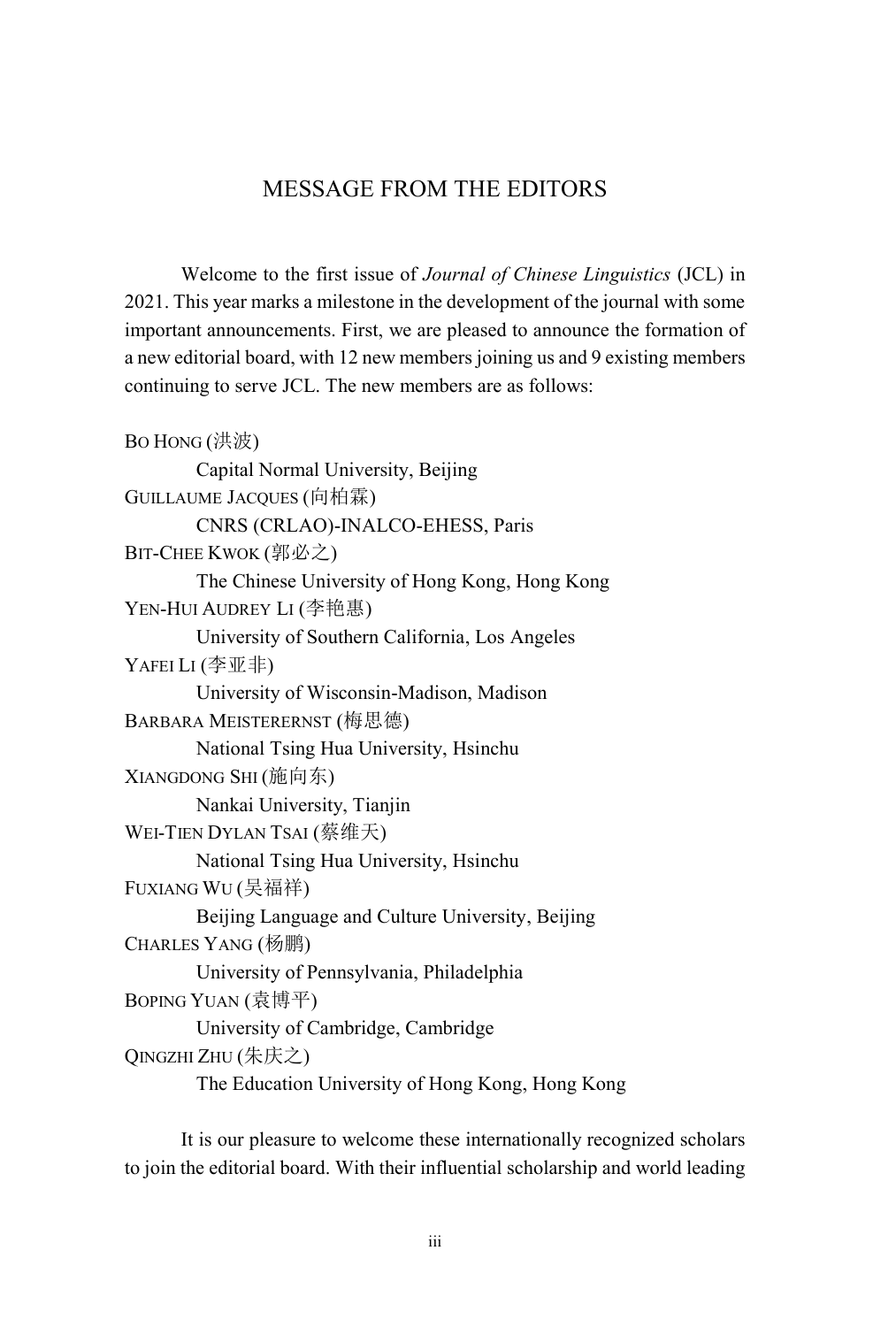iv JOURNAL OF CHINESE LINGUISTICS VOL.49, NO.1 (2021)

stature in their respective areas of expertise, they bring further prestige and renown to JCL.

We also take the opportunity to thank the existing long-serving distinguished members of the editorial board who have rendered steadfast support to JCL through the years and have kindly agreed to remain on the editorial board:

```
HILARY M. CHAPPELL (曹茜蕾)
       EHESS-CRLAO, Paris 
CHIN-CHUAN CHENG (郑锦全)
       University of Illinois, Urbana-Champaign 
CHU-REN HUANG (黄居仁)
       The Hong Kong Polytechnic University, Hong Kong 
JINGXIA LIN (林静夏)
       Nanyang Technological University, Singapore 
TSU-LIN MEI (梅祖麟)
       Cornell University, Ithaca 
ALAIN PEYRAUBE (贝罗贝)
       CRLAO, Paris 
JIAXUAN SHEN (沈家煊)
       Chinese Academy of Social Sciences, Beijing 
OVID J. L. TZENG (曾志朗)
       Academia Sinica, Taipei 
FENG WANG (汪锋)
       Peking University, Beijing
```
We pay a special tribute to the senior members who have served on the editorial board during the period when Prof. William S-Y Wang served as Editor from 1973-2018. We look forward to working with all the editorial board members to make JCL a vibrant and stimulating international platform for dissemination of new findings. With a stellar cast and an expanded editorial board encompassing a much broader range of expertise and diversity of theoretical approaches, we hope to gather momentum, create greater impact and raise the visibility of JCL.

On another note, we are glad to inform you that JCL has adopted the ScholarOne Manuscripts system for online submission and peer review as of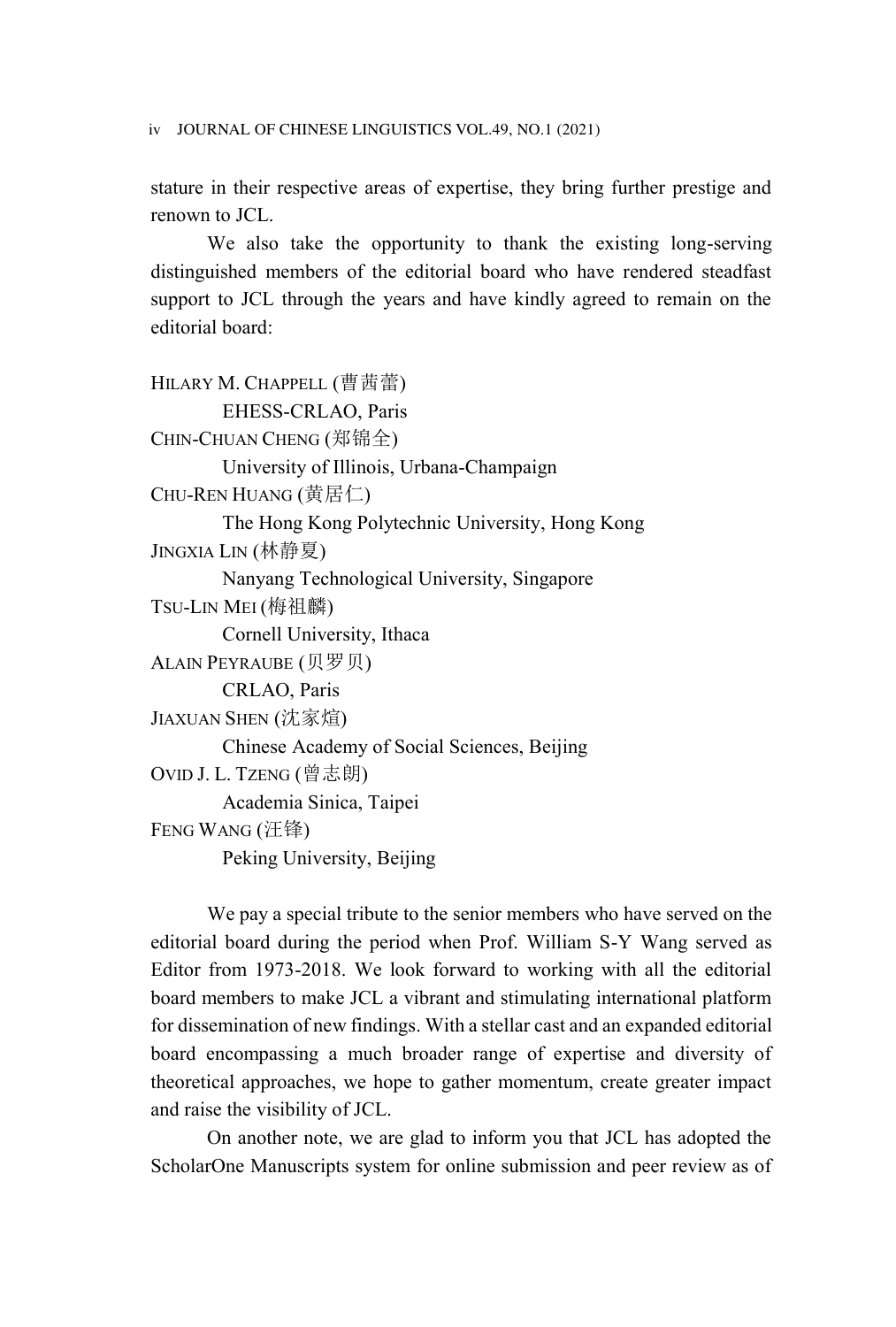January 1, 2021. This is a timely move that will greatly facilitate the submission and review process. From now on, please submit to JCL via the following link: https://mc03.manuscriptcentral.com/jclin. We highly value your contributions to the journal and wish to provide you with the highest possible level of service. Please also visit JCL's new official website at http://www.jclhk.com.hk. We look forward to receiving your comments and suggestions.

We'd like to welcome a new member, Yujiao Han  $(\&$   $\&$   $\&$  fo the editorial team. Yujiao is our new Managing Editor based at the Beijing office of JCL at the Beijing Language and Culture University. We are happy to have Yujiao's support in managing the JCL's editorial office in Beijing which complements the one in Hong Kong.

Last but not least, we would like to thank each and every colleague who reviewed one or more papers for *Journal of Chinese Linguistics* during the period from January 2019 to November 2020. Their names are listed on the next page. We thank all the reviewers for their support.

> Shengli and Virginia December 2020